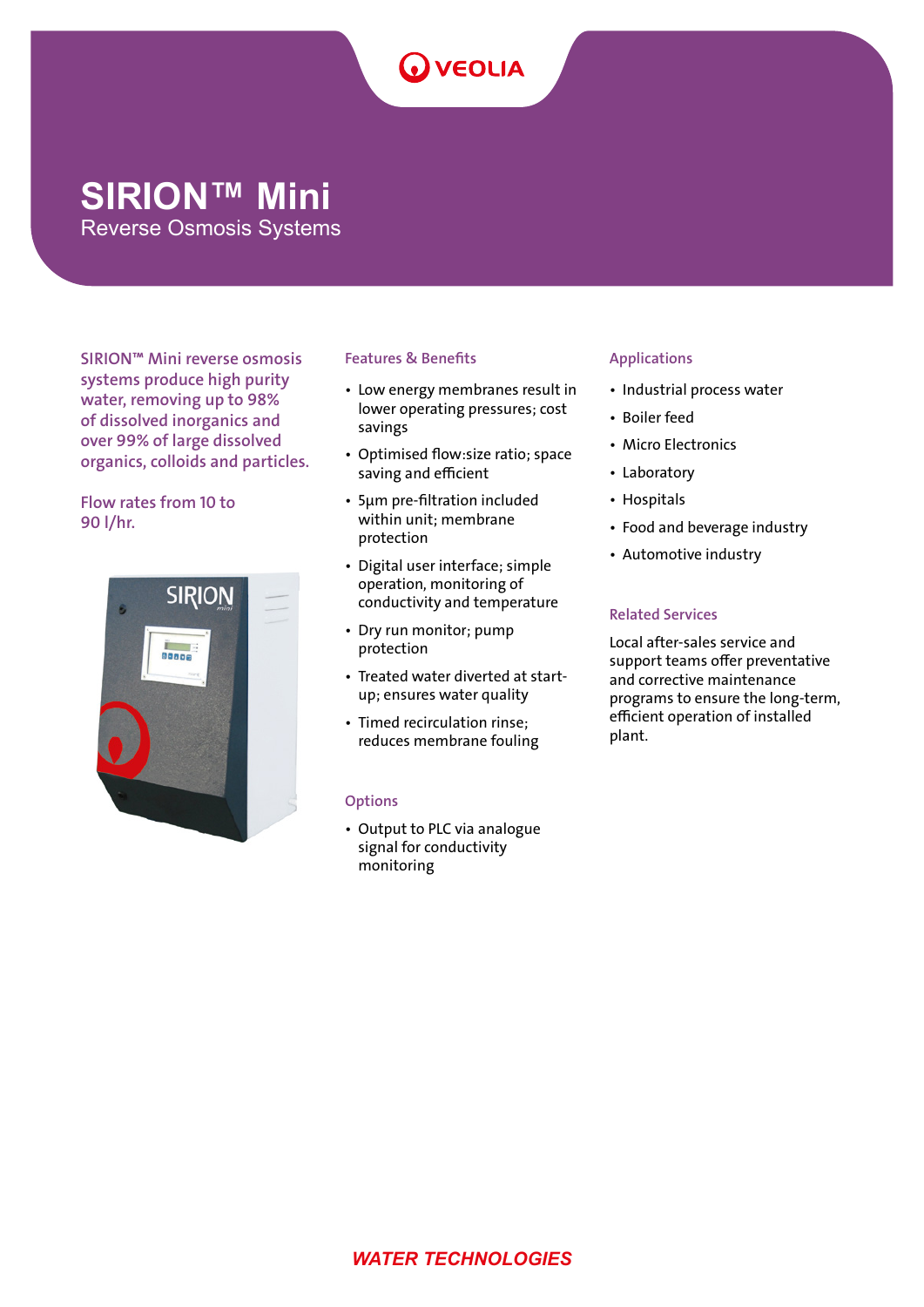| Model                  |      | 10-15 EP  | 10-40 EP  | 10-80 EP |
|------------------------|------|-----------|-----------|----------|
| Nominal Flows at 12°C* |      |           |           |          |
| Permeate               | l/hr | $10 - 20$ | $30 - 45$ | 60-90    |
| Feed                   | l/hr | 40        | 90        | 170      |
| Typical Salt Rejection | %    | 96-98     | 96-98     | 96-98    |
| Pump Motor Size        | kW   | 0.25      | 0.25      | 0.25     |

\*Flow rates are dependent on feed water quality, those quoted are typical values based on 1000 ppm TDS & SDI <3.

#### System Dimension

| Model         |    | 10-15 EP | 10-40 EP | 10-80 EP |
|---------------|----|----------|----------|----------|
| Height        | mm | 697      | 697      | 697      |
| Depth         | mm | 380      | 380      | 380      |
| <b>Width</b>  | mm | 450      | 450      | 450      |
| <b>Weight</b> | кg | 53       | 60       | 63       |

#### Pipe Connections

| Model                  | 10-15 EP | 10-40 EP | 10-80 EP |
|------------------------|----------|----------|----------|
| Feed Water (BSPP Male) | 1/2"     | 1/2"     | 1/2"     |
| Permeate (push in)     | 8 mm     | 8 mm     | 8 mm     |
| Concentrate (push in)  | 8 mm     | 8 mm     | 8 mm     |

#### Feed Water Supply Quality

Potable water free from organic contamination, chlorine and suspended matter. Softening may be required for hard water areas.

| Supply<br>$\sim$ ressure $\sim$ | min.<br>. 2 bai                                                   | . h-                    |
|---------------------------------|-------------------------------------------------------------------|-------------------------|
| temperature                     | $\sim$<br>min.<br>the contract of the contract of the contract of | $\neg P^{\circ}$<br>nov |

#### Electrical Supply

All models 230V 50Hz standard.

For higher flow rate applications consult your local Veolia Water Technologies company, contact details below.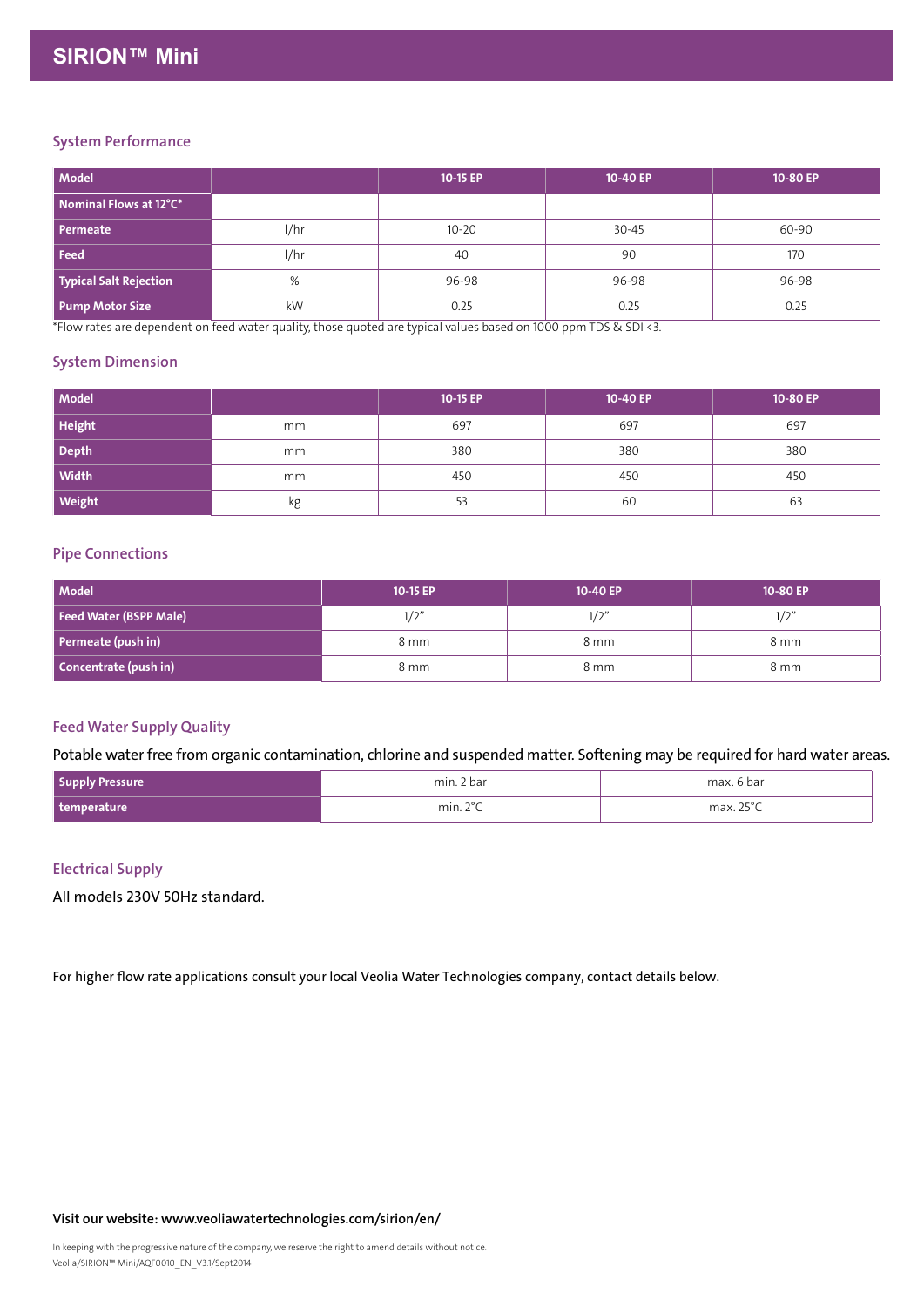# **OVEOLIA**

## **SIRION™ Midi**

Reverse Osmosis Systems

SIRION™ Midi reverse osmosis systems produce high purity water, removing up to 98% of dissolved inorganics and over 99% of large dissolved organics, colloids and particles.

Flow rates from 90 to 800 l/hr.



#### Features & Benefits

- Low energy membranes result in lower operating pressures; cost savings
- Optimised flow: size ratio; space saving and efficient
- 1μm pre-filtration included within the unit; membrane protection
- Programmable user interface; simple operation, monitoring and storage (14 days) of flow rate, conductivity and temperature values. (For PLC only).
- Modem & RS232 connections
- Dry run monitor; pump protection
- Treated water diverted at startup; ensures water quality
- Timed recirculation rinse; reduces membrane fouling

#### **Options**

• Output to PLC via analogue signal for conductivity monitoring

#### Applications

- Boiler feed
- Industrial process water
- Cleaning and rinse waters
- Reuse / recycling
- Healthcare
- Pharmaceuticals
- Laboratory

#### Related Services

Local after-sales service and support teams offer preventative and corrective maintenance programs to ensure the long-term, efficient operation of installed plant.

#### Hydrex® Chemicals

Hydrex® 4000 water treatment chemicals from Veolia Water Technologies should be used for optimized plant operation.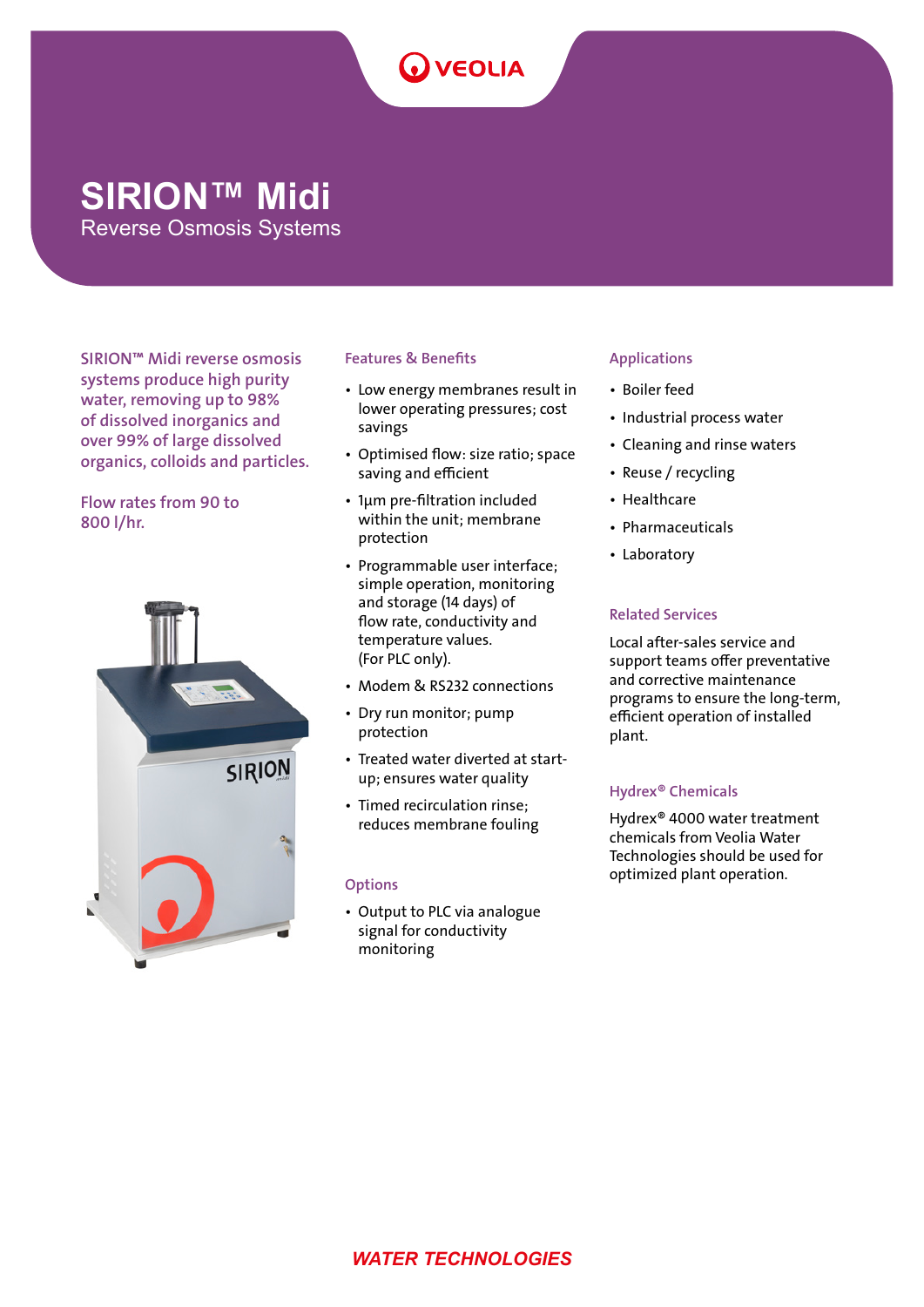| Model                  |      | 10-100 EP | 10-200 EP | 10-300 EP | 10-500 EP | 10-750 EP |
|------------------------|------|-----------|-----------|-----------|-----------|-----------|
| Nominal Flows at 12°C* |      |           |           |           |           |           |
| Permeate               | l/hr | 90-110    | 180-220   | 280-330   | 450-550   | 650-800   |
| l Feed                 | l/hr | 150       | 300       | 450       | 750       | 1000      |
| Typical Salt Rejection | %    | 96-98     | 96-98     | 96-98     | 96-98     | 96-98     |
| <b>Pump Motor Size</b> | kW   | 0.56      | 0.56      | 0.56      | 1.5       | 1.5       |

\*Flow rates are dependent on feed water quality, those quoted are typical values based on 1000 ppm TDS & SDI <3.

#### System Dimension

| <b>Model</b>  |    | 10-100 EP | 10-200 EP | 10-300 EP | 10-500 EP | 10-750 EP |
|---------------|----|-----------|-----------|-----------|-----------|-----------|
| <b>Height</b> | mm | 1010      | 1260      | 1260      | 1260      | 1260      |
| Depth         | mm | 620       | 620       | 620       | 620       | 620       |
| <b>Width</b>  | mm | 600       | 600       | 600       | 600       | 600       |
| <b>Weight</b> | kg | 59        | 61        | 68        | 73        | 95        |

#### Pipe Connections

| Model                    | 10-100 EP       | 10-200 EP       | 10-300 EP       | 10-500 EP           | 10-750 EP           |
|--------------------------|-----------------|-----------------|-----------------|---------------------|---------------------|
| Feed Water (push in)     | $12 \text{ mm}$ | $12 \text{ mm}$ | $12 \text{ mm}$ | $15 \, \mathrm{mm}$ | $15 \, \mathrm{mm}$ |
| Permeate (push in)       | $12 \text{ mm}$ | 12 mm           | $12 \text{ mm}$ | $15 \text{ mm}$     | $15 \, \mathrm{mm}$ |
| First Permeate (push in) | $12 \text{ mm}$ | 12 mm           | $12 \text{ mm}$ | $15 \, \mathrm{mm}$ | $15 \, \mathrm{mm}$ |
| Concentrate (push in)    | $12 \text{ mm}$ | 12 mm           | $12 \text{ mm}$ | $12 \text{ mm}$     | $12 \text{ mm}$     |

#### Feed Water Supply Quality

#### Potable water free from organic contamination, chlorine and suspended matter. A softened water supply is normally required.

| <b>Supply Pressure</b> | min. 2 bar         | max. 6 bar      |
|------------------------|--------------------|-----------------|
| temperature            | min. $2^{\circ}$ C | max. 25° $\cap$ |

#### Electrical Supply

10-100EP to 10-300EP models 230V, 1ph, 50 Hz standard 10-500EP & 10-750EP models 400V, 3ph-N-PE, 50 Hz standard

For higher flow rate applications consult your local Veolia Water Technologies company, contact details below.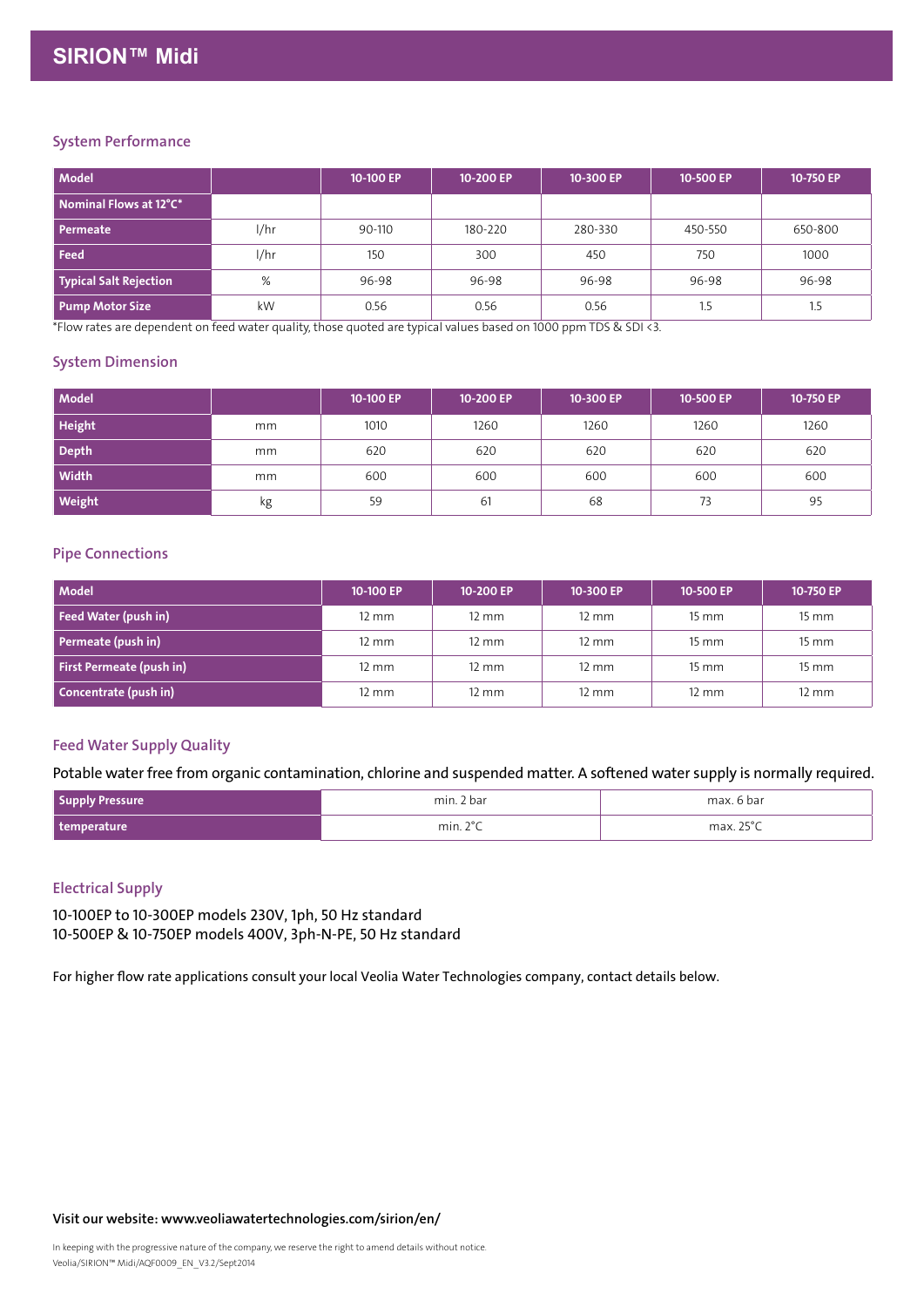## **Q** VEOLIA

### **SIRION™ Maxi**

Reverse Osmosis Systems

SIRION™ Maxi reverse osmosis systems produce high purity water, removing up to 98% of dissolved inorganics and over 99% of large dissolved organics, colloids and particles.

Flow rates from 450 to 5000 l/hr.



#### Features & Benefits

- Low energy membranes result in lower operating pressures; cost savings
- Optimised flow:size ratio; space saving and efficient
- 1μm pre-filtration included within the unit; membrane protection
- Programmable user interface; simple operation, monitoring and storage (14 days) of flow rate, conductivity and temperature values. (For PLC only).
- Modem & RS232 connections
- Dry run monitor; pump protection
- Treated water diverted at startup; ensures water quality
- Timed recirculation rinse; reduces membrane fouling

#### **Options**

• Output to PLC via analogue signal for conductivity monitoring

#### Applications

- Boiler feed
- Industrial process water
- Cleaning and rinse waters
- Reuse / recycling
- Healthcare
- Pharmaceuticals

#### Related Services

Local after-sales service and support teams offer preventative and corrective maintenance programs to ensure the long-term, efficient operation of installed plant.

#### Hydrex® Chemicals

Hydrex® 4000 water treatment chemicals from Veolia Water Technologies should be used for optimized plant operation.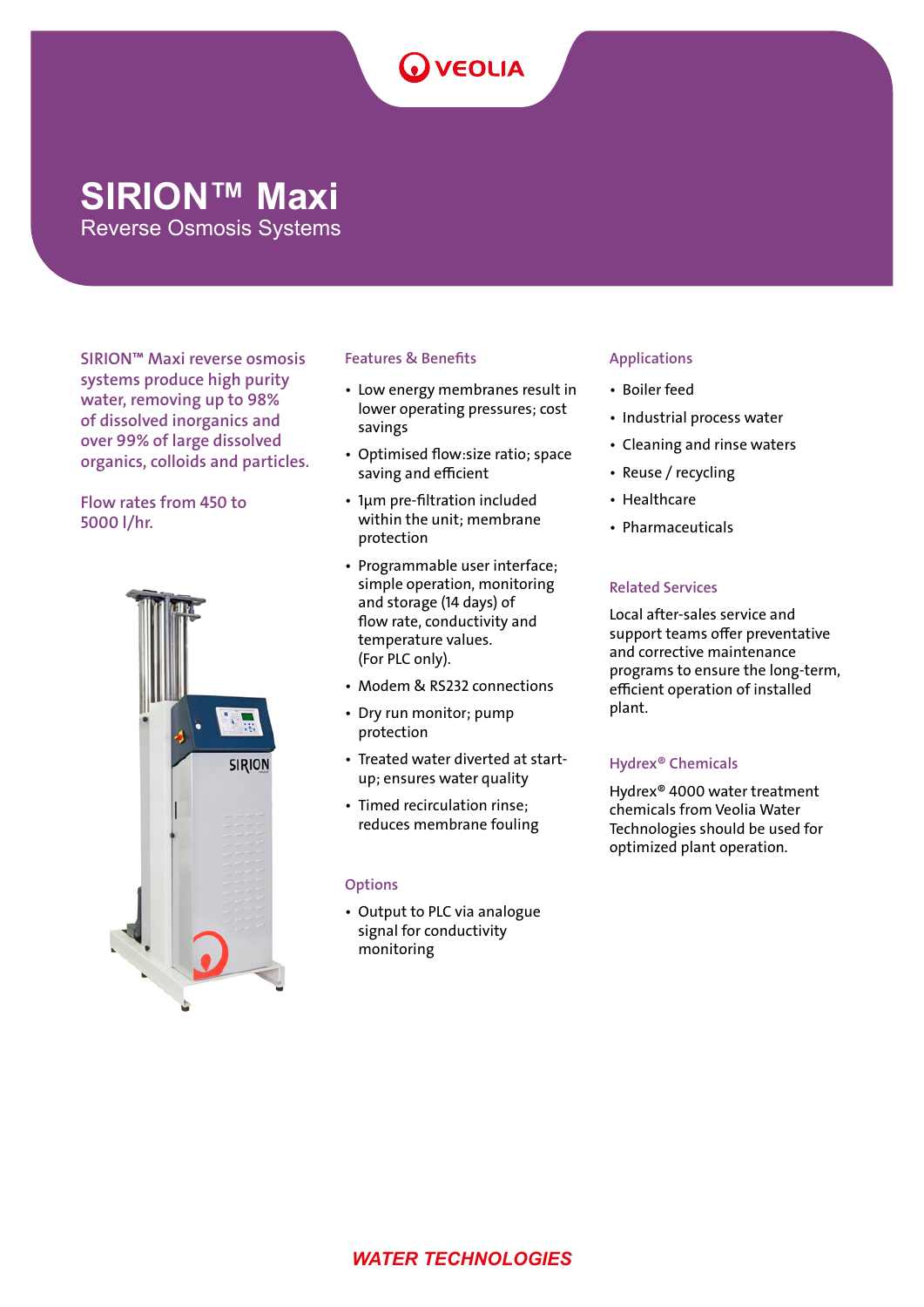| Model                                |      | 14-500 EP | 14-750 EP | 14-1000 EP | 14-1500 EP | 14-2000 EP | 14-2500 EP | 14-3000 EP | 14-4000 EP | 14-5000 EP |
|--------------------------------------|------|-----------|-----------|------------|------------|------------|------------|------------|------------|------------|
| $\,$ Nominal Flows at 12°C $^*$ $\,$ |      |           |           |            |            |            |            |            |            |            |
| Permeate                             | l/hr | 450-500   | 650-800   | 950-1100   | 1450-1600  | 1950-2100  | 2450-2600  | 2900-3100  | 3800-4000  | 4700-5000  |
| l Feed                               | l/hr | 700       | 1000      | 1400       | 2000       | 2700       | 3300       | 4000       | 5200       | 6250       |
| Typical Salt Rejection               | %    | 96-98     | 96-98     | 96-98      | 96-98      | 96-98      | 96-98      | 96-98      | 96-98      | 96-98      |
| <b>Pump Motor Size</b>               | kW   | 2.2       | 2.2       | 2.2        | 4.0        | 4.0        | 4.0        | 4.0        | 4.0        | 5.5        |

\*Flow rates are dependent on feed water quality, those quoted are typical values based on 1000 ppm TDS & SDI <3.

#### System Dimension

| <b>Model</b>  |    | 14-500 EP | 14-750 EP | 14-1000 EP   14-1500 EP |      |      | $14 - 2000$ EP $\vert$ 14-2500 EP $\vert$ | 14-3000 EP | 14-4000 EP   14-5000 EP |      |
|---------------|----|-----------|-----------|-------------------------|------|------|-------------------------------------------|------------|-------------------------|------|
| <b>Height</b> | mm | 1630      | 1630      | 1630                    | 2358 | 2358 | 2358                                      | 2358       | 2950                    | 2950 |
| Depth         | mm | 1070      | 1070      | 1070                    | 1070 | 1070 | 1145                                      | 1070       | 1200                    | 1200 |
| Width         | mm | 636       | 636       | 636                     | 636  | 636  | 636                                       | 636        | 800                     | 800  |
| <b>Weight</b> | kg | 200       | 220       | 240                     | 290  | 330  | 37C                                       | 410        | 300                     | 325  |

#### Pipe Connections

| <b>Model</b>          | 14-500 EP    | 14-750 EP    | 14-1000 EP   | 14-1500 EP   | 14-2000 EP   | 14-2500 EP   | 14-3000 EP   | 14-4000 EP   | 14-5000 EP   |
|-----------------------|--------------|--------------|--------------|--------------|--------------|--------------|--------------|--------------|--------------|
| Feed                  | <b>DN 20</b> | <b>DN 20</b> | DN 20        | <b>DN 25</b> | <b>DN 25</b> | <b>DN 32</b> | <b>DN 32</b> | <b>DN 40</b> | DN 40        |
| Concentrate           | <b>DN 15</b> | <b>DN 15</b> | <b>DN 15</b> | <b>DN 15</b> | <b>DN 15</b> | <b>DN 25</b> | <b>DN 25</b> | <b>DN 25</b> | <b>DN 25</b> |
| <b>Permeate</b>       | <b>DN 15</b> | <b>DN 15</b> | <b>DN 15</b> | <b>DN 25</b> | <b>DN 25</b> | <b>DN 25</b> | <b>DN 25</b> | <b>DN 32</b> | <b>DN 32</b> |
| <b>First Permeate</b> | <b>DN 15</b> | <b>DN 15</b> | <b>DN 15</b> | <b>DN 25</b> | <b>DN 25</b> | <b>DN 25</b> | <b>DN 25</b> | <b>DN 32</b> | <b>DN 32</b> |

#### Feed Water Supply Quality

Potable water free from organic contamination, chlorine and suspended matter. A softened water supply is normally required.

| Supply Pressure | min. 2 bar         | max. 6 bar      |
|-----------------|--------------------|-----------------|
| temperature     | min. $2^{\circ}$ C | max. 25° $\sim$ |

#### Electrical Supply

All models 380/415V, 3 phase, 50 Hz standard

For higher flow rate applications consult your local Veolia Water Technologies company, contact details below.

Visit our website: www.veoliawatertechnologies.com/sirion/en/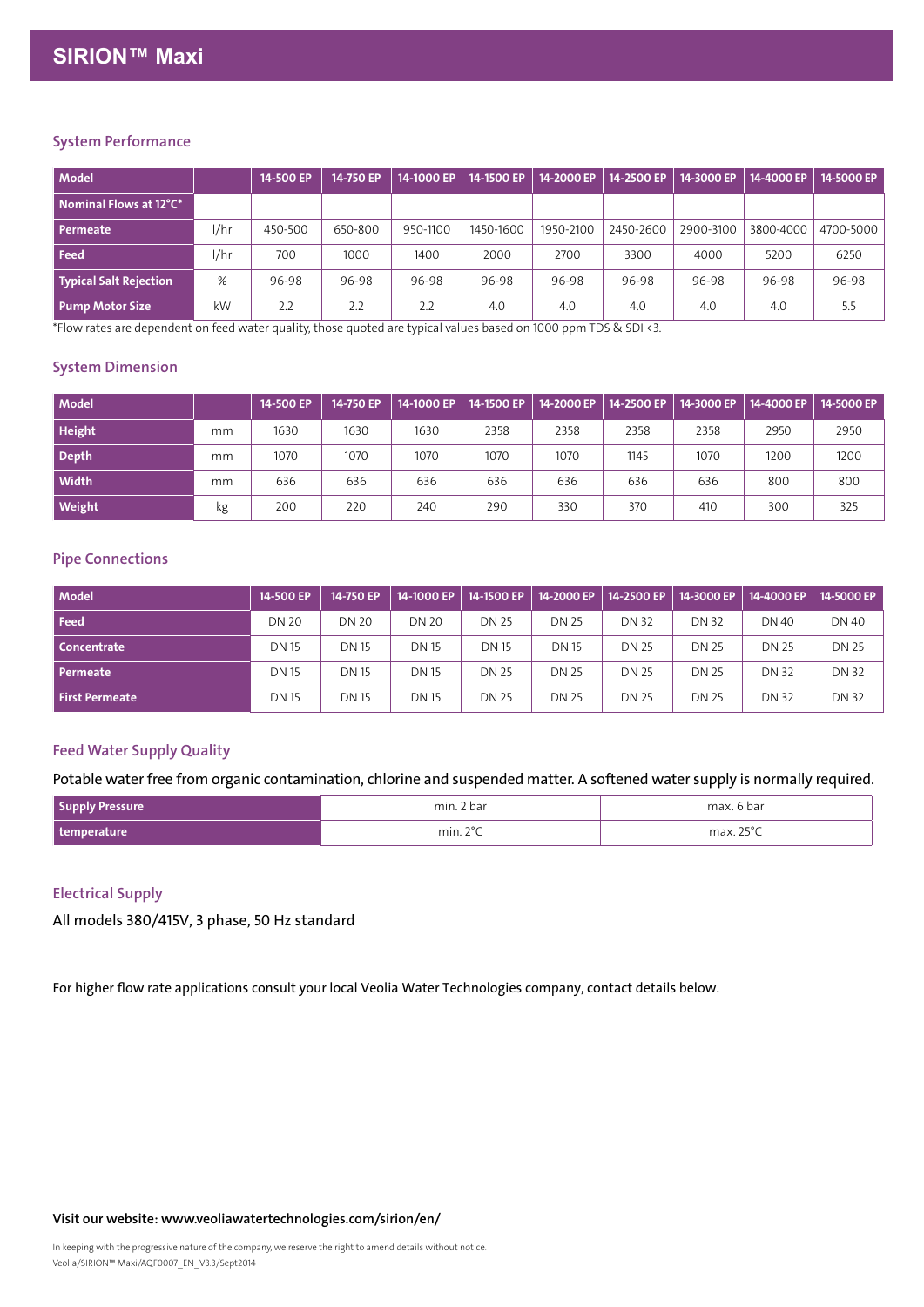## **OVEOLIA**

## **SIRION™ Mega**

Reverse Osmosis Systems

SIRION™ Mega reverse osmosis systems produce high purity water, removing up to 98% of dissolved inorganics and over 99% of large dissolved organics, colloids and particles.

Flow rates from 5 to 30  $m^3/hr$ .

#### **Options**

- Anti-scalant/sodium bisulfate dosing equipment
- Output to PLC via analogue signal for conductivity monitoring
- **pH** control
- Concentrate rinse valve

#### Features & Benefits

- Low energy membranes result in lower operating pressures; cost savings
- Frequency controlled variable speed pump can save up to 50% of the electrical power required by conventional systems
- 5μm pre-filtration included within the unit for membrane protection
- Programmable user interface; simple operation, monitoring and storage (14 days) of pressure, flow rate, conductivity and temperature values. (For PLC only).
- Modem & RS232 connections
- Dry run monitor; pump protection
- Treated water diverted at startup; ensures water quality
- Timed recirculation rinse; reduces membrane fouling

#### Applications

- Boiler feed
- Industrial process water
- Cooling water
- Reuse / recycling
- Healthcare
- Biotechnologies
- Electronics
- Hospitals
- Chemical industry
- Primary metals

#### Related Services

Local after-sales service and support teams offer preventative and corrective maintenance programs to ensure the long-term, efficient operation of installed plant.

#### Hydrex® Chemicals

Hydrex® 4000 water treatment chemicals from Veolia Water Technologies should be used for optimised plant operation.



### *WATER TECHNOLOGIES*